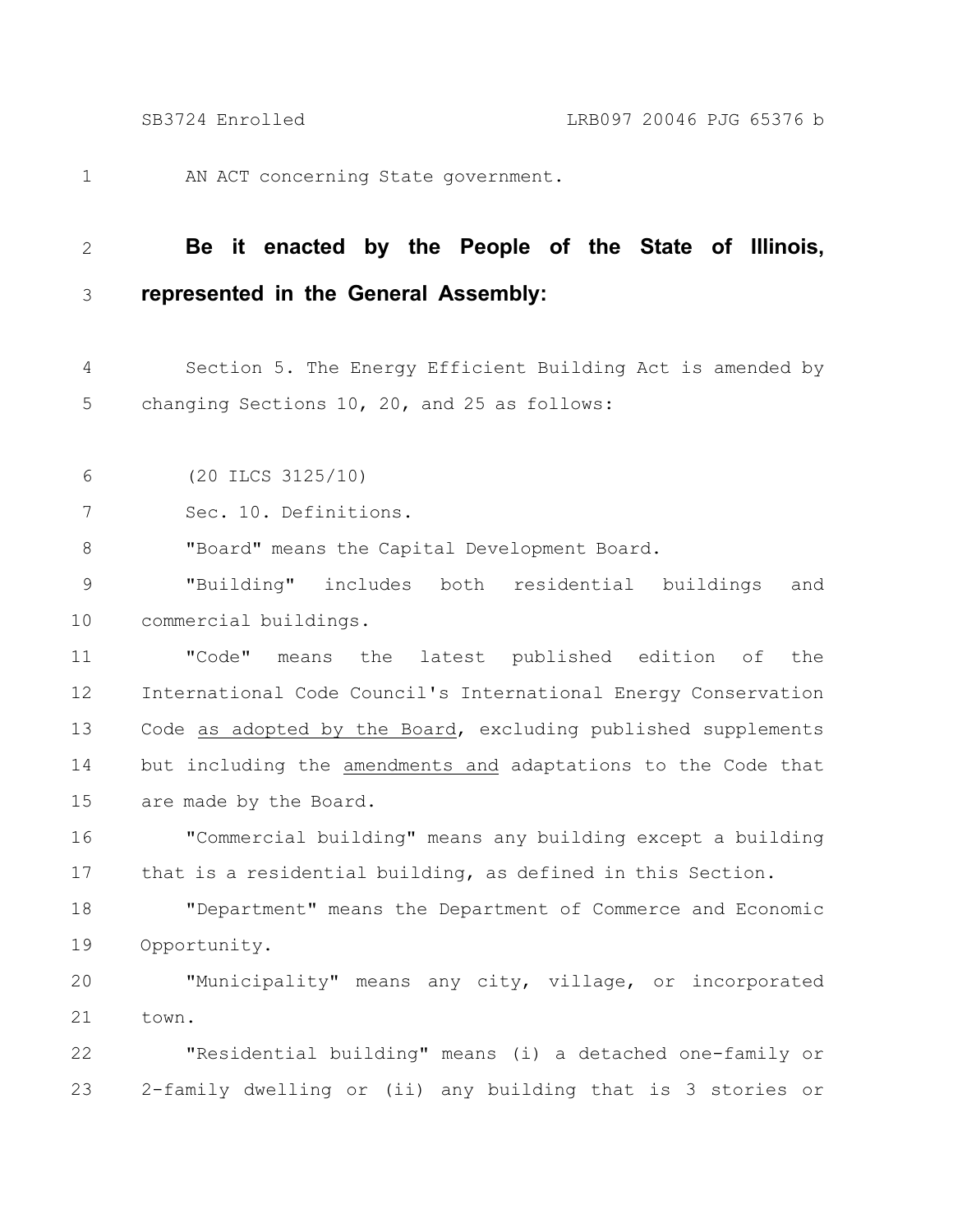SB3724 Enrolled - 2 - LRB097 20046 PJG 65376 b

less in height above grade that contains multiple dwelling units, in which the occupants reside on a primarily permanent basis, such as a townhouse, a row house, an apartment house, a convent, a monastery, a rectory, a fraternity or sorority house, a dormitory, and a rooming house; provided, however, that when applied to a building located within the boundaries of a municipality having a population of 1,000,000 or more, the term "residential building" means a building containing one or more dwelling units, not exceeding 4 stories above grade, where occupants are primarily permanent. 1 2 3 4 5 6 7 8 9 10

(Source: P.A. 96-778, eff. 8-28-09.) 11

(20 ILCS 3125/20) 12

Sec. 20. Applicability. 13

(a) The Board shall review and adopt the Code within one year  $9$  months after its publication. The Code shall take effect within  $6 \frac{3}{7}$  months after it is adopted by the Board, except that, beginning January 1, 2012, the Code adopted in 2012 shall take effect on January 1, 2013, and shall apply to any new building or structure in this State for which a building permit application is received by a municipality or county, except as otherwise provided by this Act. In the case of any addition, alteration, renovation, or repair to an existing commercial structure, the Code adopted under this Act applies only to the portions of that structure that are being added, altered, renovated, or repaired. The changes made to this Section by 14 15 16 17 18 19 20 21 22 23 24 25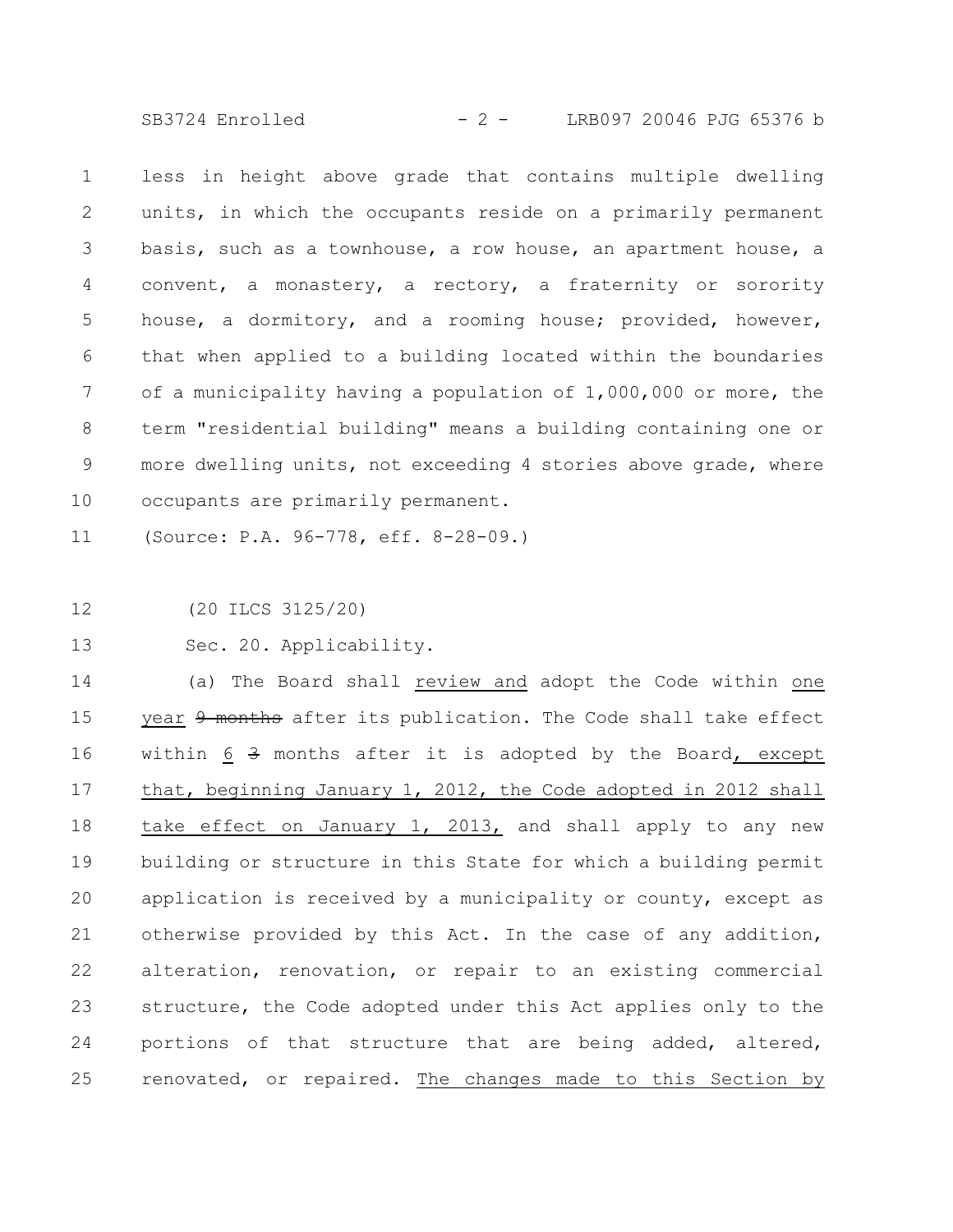SB3724 Enrolled - 3 - LRB097 20046 PJG 65376 b

this amendatory Act of the 97th General Assembly shall in no way invalidate or otherwise affect contracts entered into on or before the effective date of this amendatory Act of the 97th General Assembly. 1 2 3 4

5

6

7

8

(b) The following buildings shall be exempt from the Code: (1) Buildings otherwise exempt from the provisions of a locally adopted building code and buildings that do not contain a conditioned space.

(2) Buildings that do not use either electricity or fossil fuel for comfort conditioning. For purposes of determining whether this exemption applies, a building will be presumed to be heated by electricity, even in the absence of equipment used for electric comfort heating, whenever the building is provided with electrical service in excess of 100 amps, unless the code enforcement official determines that this electrical service is necessary for purposes other than providing electric comfort heating. 9 10 11 12 13 14 15 16 17

(3) Historic buildings. This exemption shall apply to those buildings that are listed on the National Register of Historic Places or the Illinois Register of Historic Places, and to those buildings that have been designated as historically significant by a local governing body that is authorized to make such designations. 18 19 20 21 22 23

(4) (Blank). 24

(5) Other buildings specified as exempt by the International Energy Conservation Code. 25 26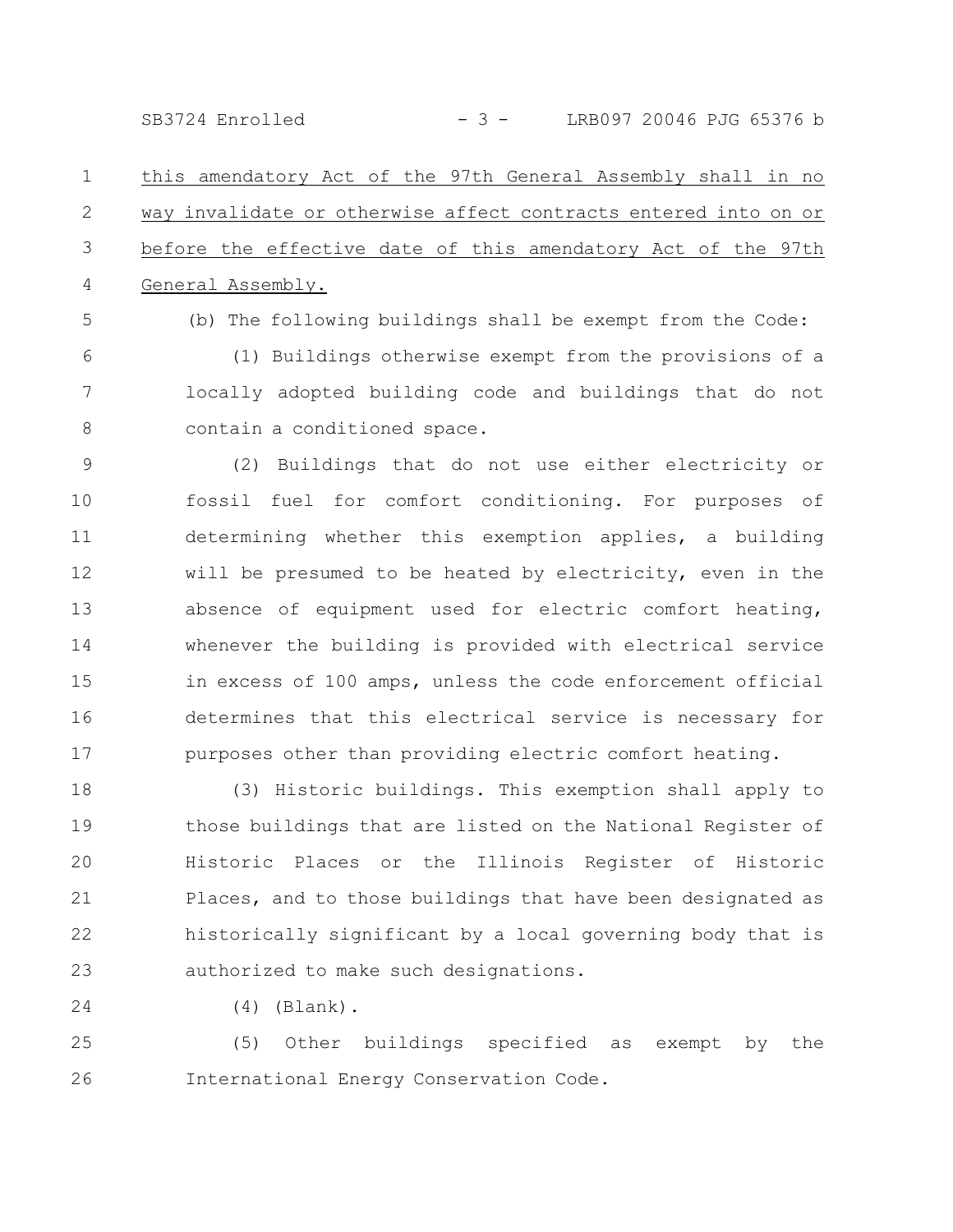SB3724 Enrolled - 4 - LRB097 20046 PJG 65376 b

(c) Additions, alterations, renovations, or repairs to an existing building, building system, or portion thereof shall conform to the provisions of the Code as they relate to new construction without requiring the unaltered portion of the existing building or building system to comply with the Code. The following need not comply with the Code, provided that the energy use of the building is not increased: (i) storm windows installed over existing fenestration, (ii) glass-only replacements in an existing sash and frame, (iii) existing ceiling, wall, or floor cavities exposed during construction, provided that these cavities are filled with insulation, and (iv) construction where the existing roof, wall, or floor is not exposed. 1 2 3 4 5 6 7 8 9 10 11 12 13

(d) A unit of local government that does not regulate energy efficient building standards is not required to adopt, enforce, or administer the Code; however, any energy efficient building standards adopted by a unit of local government must comply with this Act. If a unit of local government does not regulate energy efficient building standards, any construction, renovation, or addition to buildings or structures is subject to the provisions contained in this Act. (Source: P.A. 96-778, eff. 8-28-09.) 14 15 16 17 18 19 20 21 22

(20 ILCS 3125/25) 23

Sec. 25. Technical assistance. 24

(a) The Department shall make available to builders, 25